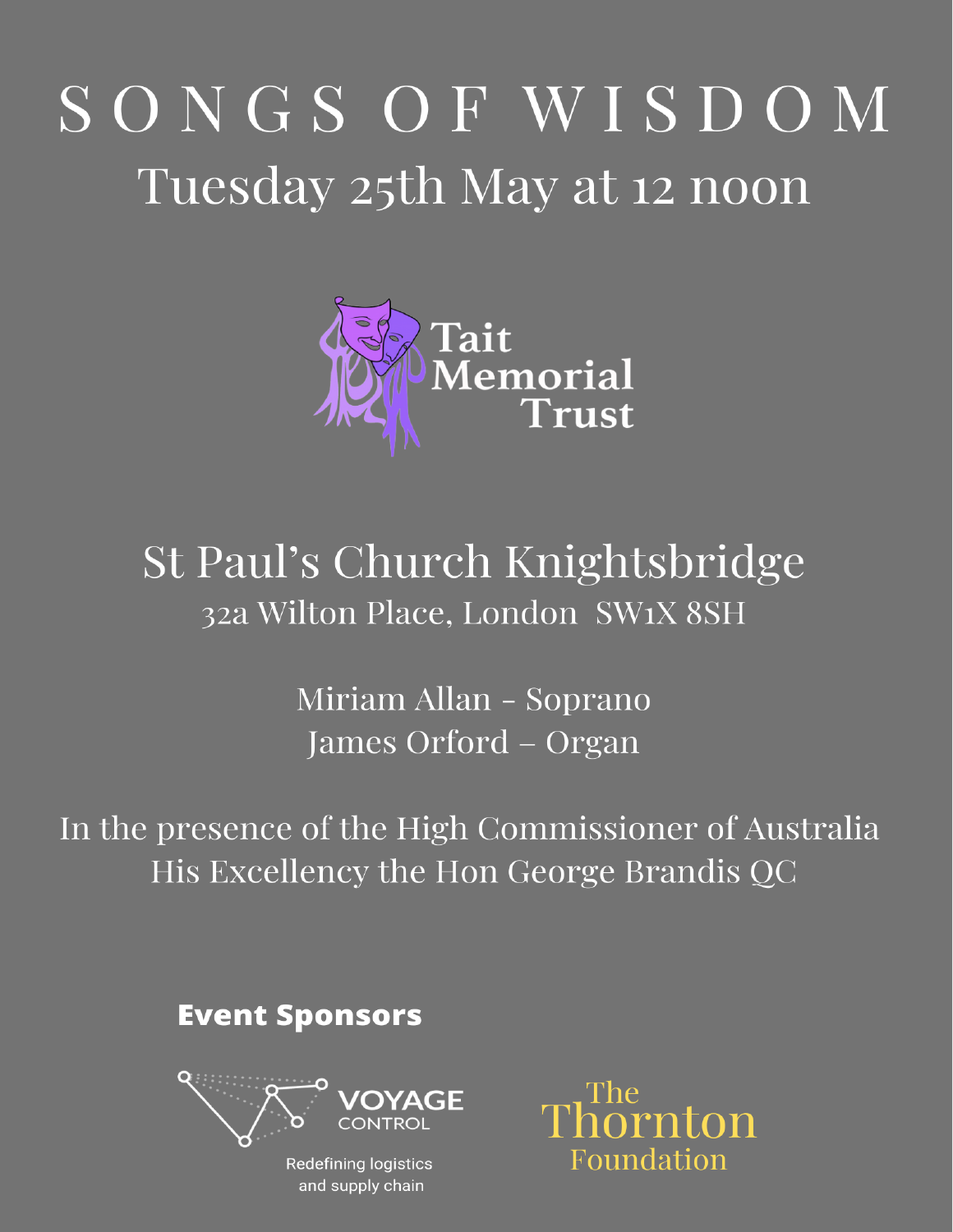## **Concert Programme**

| <b>Bach/Gounod</b>         | Ave Maria                             |
|----------------------------|---------------------------------------|
| Fauré                      | Pie Jesu                              |
| Nadia Boulanger            | Lux Aeterna                           |
| Langlais                   | Pie Jesu                              |
|                            | Ave Maria                             |
|                            | O Salutaris                           |
|                            | A la vierge Marie                     |
| Drury*                     | What Child is This                    |
| Anderson <sup>*</sup>      | I Gave My Lord an Apple               |
| Stanford                   | Song of Freedom                       |
| Six Biblical Songs Op. 113 | Song of Trust                         |
|                            | Song of Hope                          |
|                            | Song of Peace                         |
|                            | Song of Battle                        |
|                            | Song of Wisdom                        |
|                            | (after which this programme is named) |

*\*Australian composer*

*We thank James Swanston, Founder and CEO of Voyage Control and Susan Thornton and The Thornton Foundation most sincerely for sponsoring today's recital.*

*We also thank The Reverend Alan Gyle and Philip Davies of St Paul's Knightsbridge for permitting us to host today's concert in this beautiful church.*

*As this concert is being live-streamed we would be very grateful that you remain as quiet as possible. If you do not wish to be filmed please ask a helper for a position out of shot.*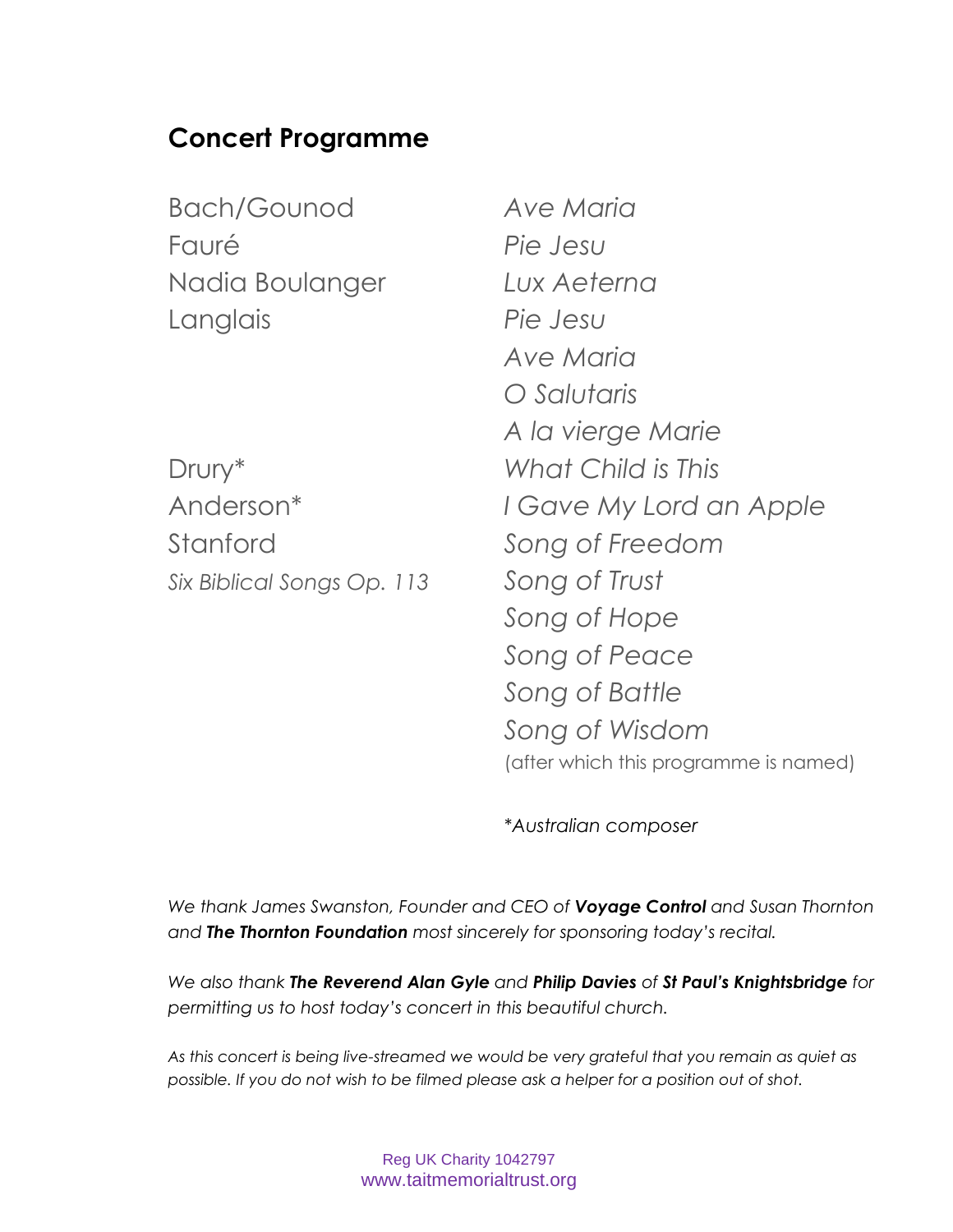### **Miriam Allan, soprano**

The "sublime singing" (Gramophone, 2017) of Soprano Miriam Allan has been enjoyed across the world, and most recently heard during the funeral of HRH Prince Philip, Duke of Edinburgh.

Recent performances have seen her debut with Collegium Vocale Gent and their director Philippe Herreweghe in concerts and recordings; a debut with the London Philharmonic Orchestra; concerts with La Nuova Musica at London's Wigmore Hall; reunite with Dunedin Consort for Bach's St Matthew Passion and sing Monteverdi Vespers at Cadogan Hall.

On the opera stage she is a regular principle with Pinchgut Opera, alongside appearances at the Innsbruck Festival, Glyndebourne Festival Opera, Opera Comique, Paris, and Brooklyn Academy of Music, New York as well as appearances in Mozart Opera Galas at the Royal Opera House, Covent Garden and Salle Pleyel, Paris.

Frequent collaborators include Sir John Eliot Gardiner, Masaaki Suzuki and William Christie, whilst she has sung with the BBC Philharmonic, Melbourne Symphony, Orchestra of the Age of Enlightenment and the Academy of Ancient Music. Her discography includes the Gramophone award winning series of Monteverdi Madrigals and Gesualdo Madrigals with Les Arts Florissant, with whom she can also be seen in the DVD release of Orfeo, as well as Mozart Requiem with Leipzig Kammerorchester, a recital of Handel & Purcell on ABC Classics and Pinchgut Opera's series of live recordings.

## **James Orford, organ**

James Orford is currently the Organist in Residence at Westminster Cathedral, where he plays an important role in the weekly cycle of services as well as contributing to the life of the choir. He previously held organ scholarships at St Paul's Cathedral, Truro Cathedral, the Royal Hospital Chelsea, and King's College, London. Last summer, he graduated from the Royal Academy of Music, where he studied with David Titterington and Bine Bryndorf. He completed his postgraduate degree with distinction, having previously completed his undergraduate degree with first-class honours. He was the recipient of the Duchess of Gloucester's Award for Exemplary Studentship in 2019 and was awarded one of the Academy's prestigious Bicentenary Scholarships.

James enjoys a busy performing schedule and has given recitals and concerts in many of the UK's most notable venues, including St Paul's, Westminster, and Liverpool Cathedrals, several Cambridge college chapels, and the Royal Festival Hall. He has an extensive repertoire, which includes works from all the major schools of organ repertoire and has completed many transcriptions for the organ, including Vivaldi L'estro Armonico Op. 3, Sibelius Karelia Suite Op. 11, and Howells King's Herald. He has recently finished recording his transcription of L'estro Armonico, which is due for release later in 2021. He has also performed as part of the St Alban's, Edinburgh Fringe, London Handel, and Brandenburg Festivals.

James works extensively as a choral accompanist and has collaborated with many professional and amateur choirs. Currently, he is the accompanist for the Thames Philharmonic Choir and the London Pro Arte Choir. He works regularly with the London Choral Sinfonia, London Chamber Choir, The Strand Consort, The Laudate Choir, and the Sloane Square Choral Society and has also worked with many prominent conductors,

> Reg UK Charity 1042797 www.taitmemorialtrust.org